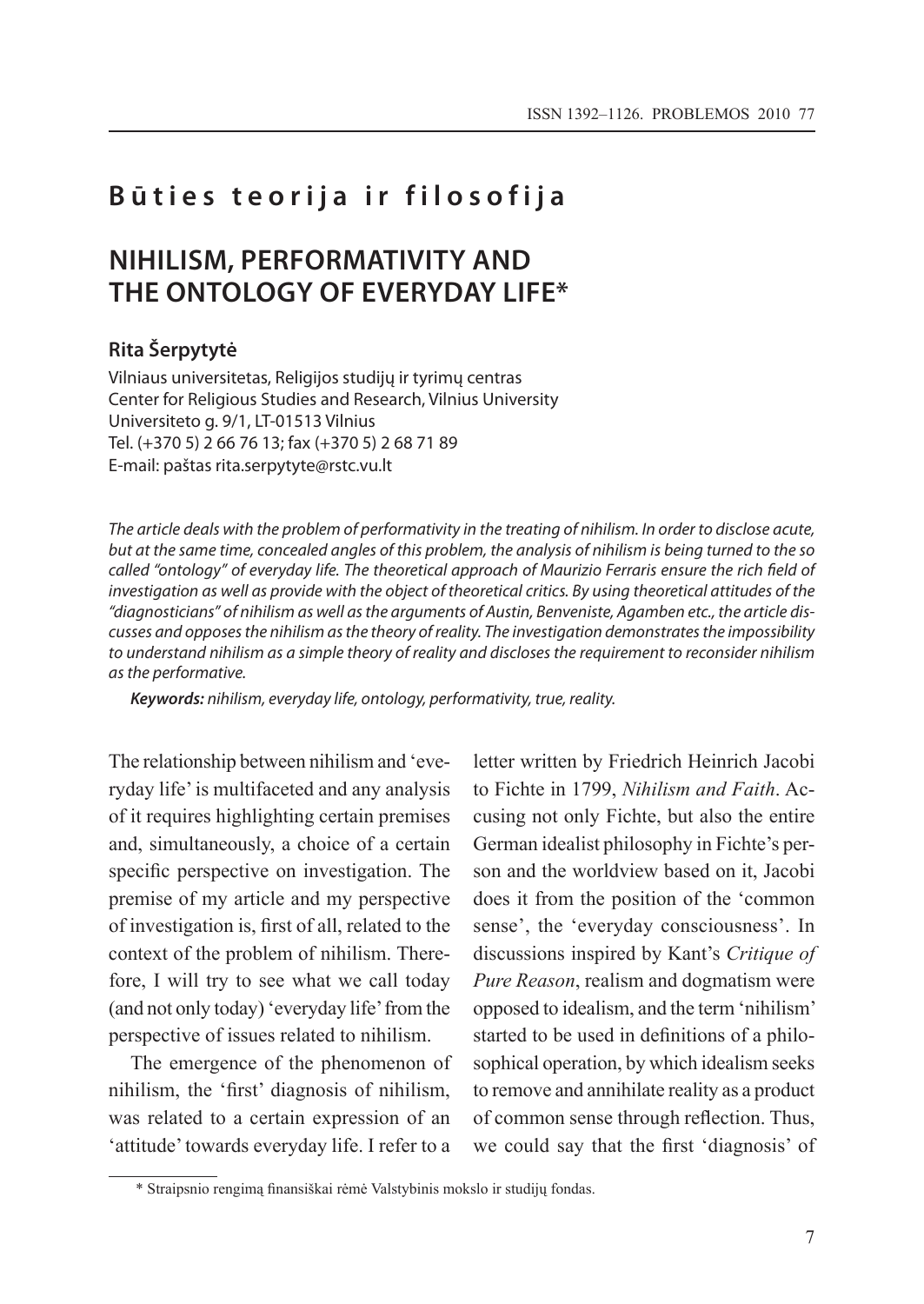nihilism is announced, the first 'announcement' of nihilism takes place in the name of 'common sense'.

On the other hand, however, it is obvious to everybody who knows even a little about theoretical investigations of nihilism that usually nihilism is linked not with the views of the masses, but with a certain exceptional and sophisticated intellectual position. After all, all known personifications of nihilism declare nihilism by rather radically opposing the 'common sense' and not so much by following its rules: not only the protagonists of the so-called 'Russian nihilism' – Turgenev's Bazarov, the entire gallery of Dostoyevsky's nihilists, starting with Raskolnikov, Stavrogin and concluding with the most refined nihilist, duke Mishkin, the 'idiot', but also Nietzsche's superman, Jünger's *Beobachter* (observer), not even mentioning the embodiments of G. Benno's, Camus', Sartre's, Baudrillard's perspectives on nihilism.

In one of his essays, the *Discreet Charm of Nihilism*, Czesław Miłosz has defined a nihilist as 'ordinary' saying:

First, a fringe of the aristocracy cultivating literature and art, elegant, freed from the coarser superstitions. And churches filled with the pious, the scent of their incense and their prayers. They would come to a common frame of mind (Miłosz 1998: 22).

Despite this 'definition', there is an opinion and even a theoretical position that nihilism is not the self-awareness of the masses, not a 'token' of everyday mind, but that it constantly remains as an expression of a sophisticated intellectual attitude. John Milbank points to nihilism as an *intellectual* 'possibility' and even a certain 'choice'. By agreeing indirectly with the investigations of nihilism in the continental philosophical tradition, Milbank discusses nihilism as deeply related to the thinking of modernity. In his book *Theology and Social Theory: Beyond Secular Reason*, he defines nihilism as an 'intellectual stance' (Milbank 1990: 213). Thus, Milbank considers nihilism as "the home of an intellectual" and, simultaneously, that which points to choice. Moreover, the approach to nihilism as an intellectual position points to the "possibility of nihilism" (Milbank 1990: 217).

In his book *Genealogy of Nihilism,* Conor Cunningham observes that Milbank's reference to the 'possibility of nihilism' still does not answer the question what this all entails (Cunningham 2002: 170). Cunningham asks: is a "possibility involved in nihilism" or is nihilism seen as "a possible alternative"? (Cunningham 2002: 169–170). Cunningham himself argues emphatically not for nihilism as a choice but for nihilism as something that eliminates choice and includes all (possible) choices. "Nihilism is not a choice but all choices" (Cunningham 2002: 170).

I would add, however, that being *hairesis*, 'choice', nihilism 'happens' on the level of a certain 'discourse', certain 'logic', which we could not call 'everydayness' – the 'everydayness' discourse or the logic of 'common sense'.

I would say rather paradoxically, if there could be an impression or even an appearance that nihilism 'happens' by penetrating the everydayness discourse, then its 'logic', expressed by the formula  $A = -A$ , is not the logic of 'common sense', and it is, in terms of the 'categories' of 'everyday consciousness', perhaps, even the opposite.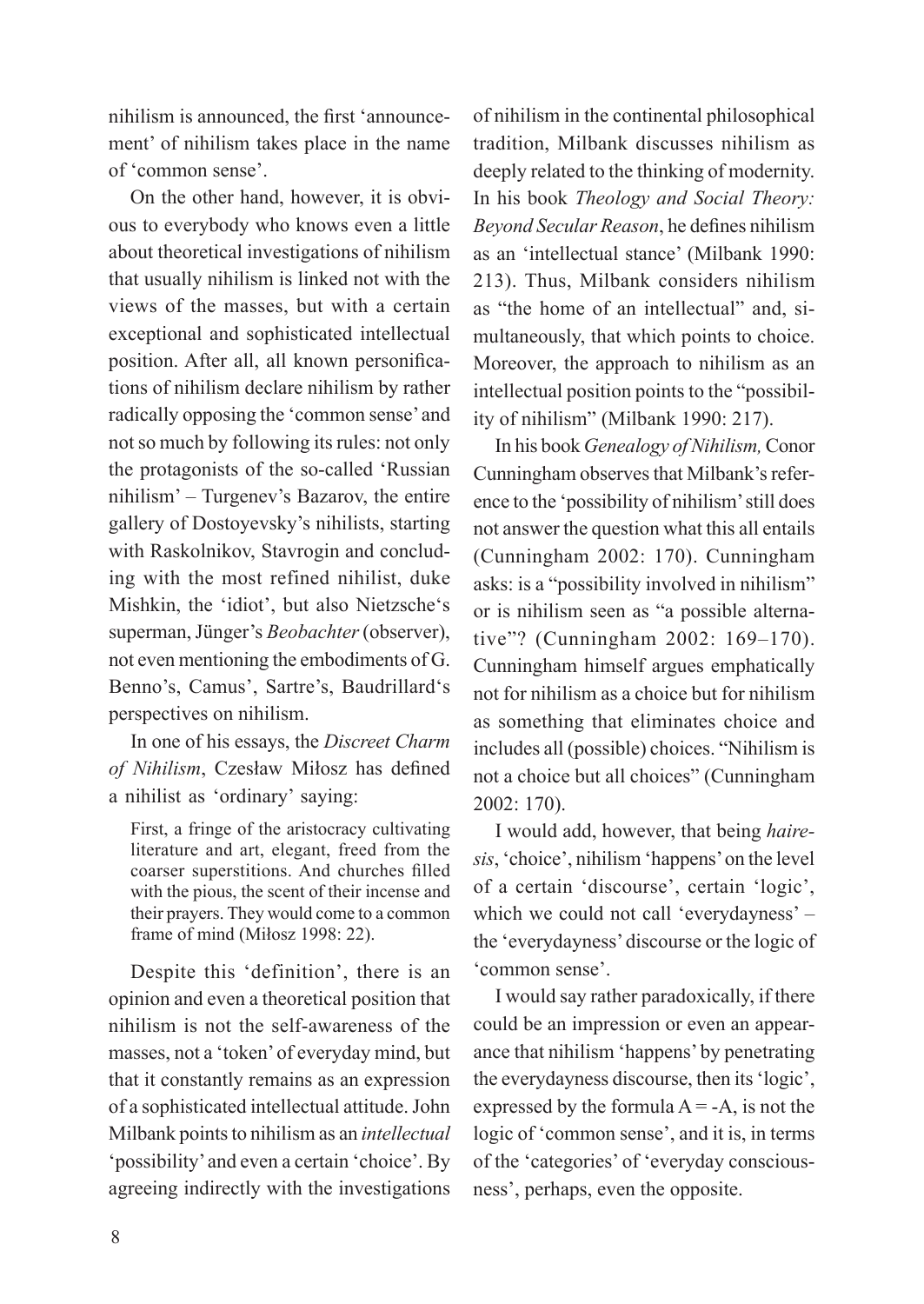An example from contemporary philosophy illustrates the problematic nature of nihilism's relationship with everyday consciousness and the attitudes of common sense, which means also, with the realist position in philosophy. I mean Maurizio Ferraris' research into the ontology of everyday life. In his elegantly refined book, *Il tunnel delle multe. Ontologia degli oggetti quotidiani,*1 he includes nihilism into his 'catalogue' of social objects of everyday life. Nihilism is listed among the social objects of everyday life, catalogued in the alphabetical order, by dedicating to it approximately three pages of the book2.

In those few pages, Maurizio Ferraris suggests, as he says, not only a diagnosis of nihilism, but also the quickest way to recover from the disease:

"If nihilism is, as everybody who has ever talked about it repeatedly agrees, a disease, I would like to suggest (one) diagnosis and (one) way to cure it with the help of objects" (Ferraris 2008: 136). Then he adds: if you give it due thought, you will see, you will recover in a couple of minutes, having spent less than one euro.

Thus, according to Ferraris, the fundamental thesis of nihilism is as follows: "If God is dead, then everything is possible". This phrase has two meanings. The first tells: "If God is dead, then I can behave also in a morally unacceptable way because values no longer exist: I can kill old ladies, etc." The second phrase, however, says the following: "with regard to the fact that, in general, I do not like behaving in an unacceptable manner, I feel exhausted and desolate" (Ferraris 2008: 136).

This is not enough though. According to Ferraris, this phrase should also mean that "if God is dead, then 2+2=5, and the Moon is made of cheese" (Ferraris 2008: 136). Ferraris explains that the following is suggested by this idea: if there was no negation of the world, a negation with regard to physical and ideal objects, which are made dependent on the subject's will, there would be no moral nihilism which is an obvious consequence of the former.

In other words, we could think that if there was no nihilism promoted by Jacobi and linked to German idealist philosophy, there would also be no Dostoyevsky, Raskolnikov or Stavrogin. Perhaps, this is why even Dostoyevsky's phrase "everything is permitted" is read by Maurizio Ferraris as "everything is possible," because he derives the moral meaning of nihilism from the 'ontological' meaning and considers it as rooted in the latter. Does this mean that the Italian philosopher approaches nihilism similarly to Jacobi by criticising it from realist positions or even from the point of view of 'common sense'?

Before answering this question, let us look at the method of recovery from nihilism as construed by Ferraris. In an attempt to show that nihilism cannot touch either physical or the so-called ideal objects, Ferraris does not look for an argument against nihilism only among the so-called social objects. However, since, according to Derrida and Ferraris, "nothing social exists beyond the text" (Ferraris 2008: 138), we should think that the question of the nihilism of social objects does not raise any doubts to

<sup>1</sup> See M. Ferraris. *Il tunnel delle multe. Ontologia degli oggetti quotidiani.* Torino: Einaudi, 2008.

<sup>2</sup> See also *Ibid.*, p. 136–139.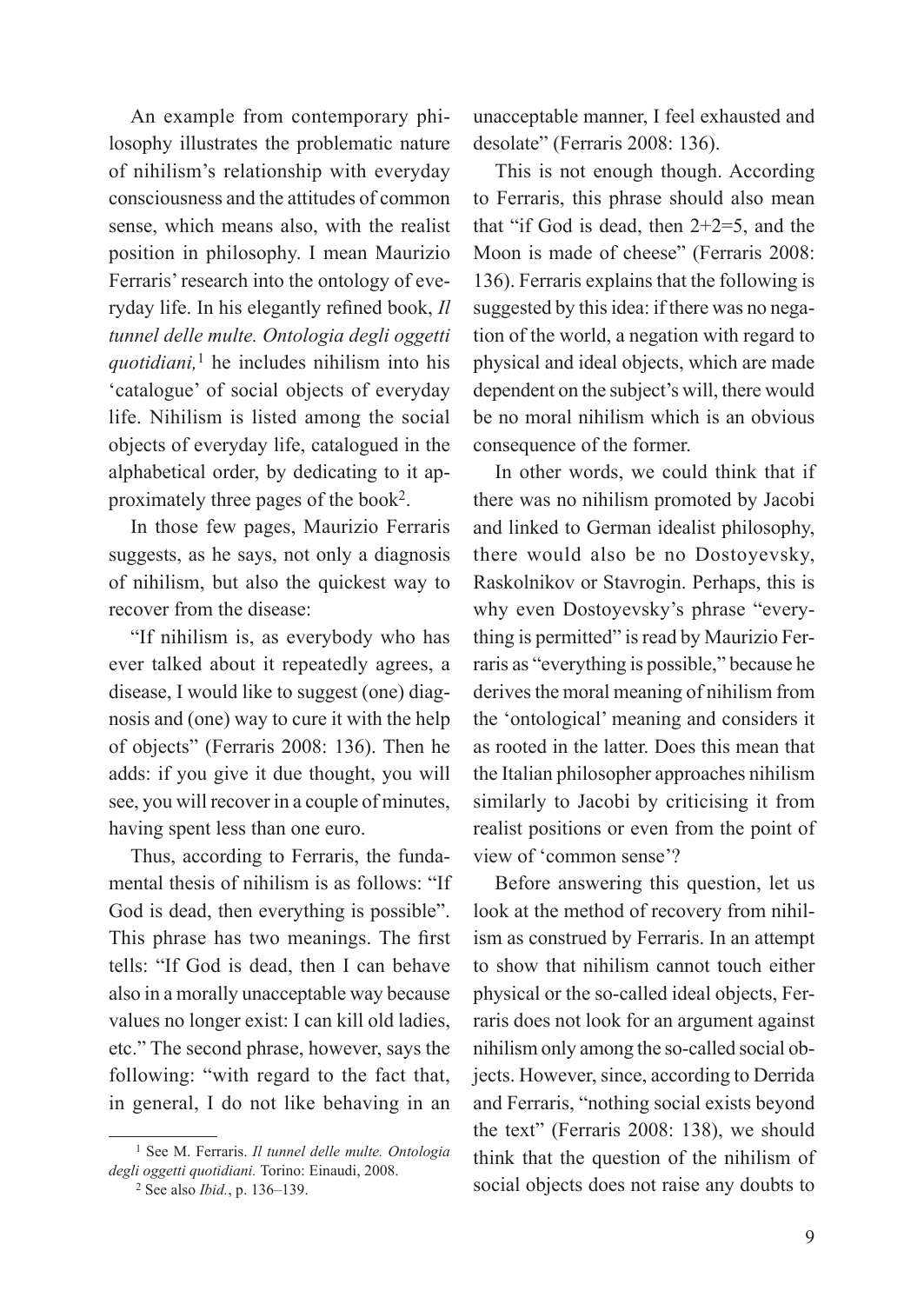the Italian philosopher. After all, the 'real' existence of social objects, 'independent' of the subject, is denied by their very recognition as social objects. Meanwhile, "the world exists silently beyond our interpretations", Ferraris says (Ferraris 2008: 137). This statement is, perhaps, dedicated to Nietzsche. And he offers the following way to recover from nihilism.

Here it is. A nihilist gets up in the morning and wants to have a cup of coffee. Yet he cannot find it: it has finished. Is everything possible if there is no God? Could this be the intrusion of Nothing into everyday life? (Ferraris 2008: 138). Ferraris wouldn't think so. The physical world goes on, despite our theories. Coffee has finished and that's it. The nihilist wants to go to the bar downstairs, but he puts his hand into his pocket and finds only 20 cents instead of 80 cents (Ferraris 2008: 138–139). Here I would like to interfere again and ask: is a hand in a pocket searching for cents an exampleargument against Sartre's nihilism?3 (Sartre 2007: 40–42). So, he finds only 20 cents instead the 80 cents he needs. Let us say that this character – the nihilist – is one of those nervous students of Dostoyevsky. Yet he cannot turn those 20 cents into 80 cents. Even if there is no God, in this case, not everything is permitted. He goes down to the bar, orders the coffee and leaves. Perhaps, at least this time, if there is no God, everything would be permitted. But no, the barman runs after him, and you cannot say to the barman: "If there is no God, everything is permitted"; you can say only "put this please on

<sup>3</sup> See also: "J.-P. Sartre'o ontologinis nihilizmas", in: R. Šerpytytė. *Nihilizmas ir Vakarų filosofija.* Vilnius: VU leidykla, 2007.

my account, I will pay tomorrow". Thus you will have to get some money, but you will recover from nihilism for a very small price (Ferraris 2008: 137–139).

This description of an everyday situation given by Ferraris looks rather like a philosophical anecdote about nihilism and not so much as theory.

Yet however – seriously or with humour – we looked at this 'nihilism' presented by Ferraris, there is still a question to answer: how can it be really? Can it be that, in Ferraris' view, two nihilisms lump together, cross or intersect (a twofold approach to nihilism) – the two nihilisms discussed by Kant's contemporaries. One of them would be the notion of nihilism originating from the 'common sense' principle which targets its 'critique' – the removal and annihilation of 'reality' inspired by Kantian philosophy; *i. e.* the notion of nihilism, which means a reduction of reality to structures 'accessible' to common sense and everyday consciousness. The other one representing the opposite (transcendental, idealistic) perspective, which, to tell the truth, has not taken root in the thinking of modernity, but means the annihilation of reality 'accessible' to 'common sense'.

So what does the 'naive' example of Ferraris show? What is his attitude towards nihilism? Does this example confirm the revival of Jacobi's nihilism? Is Ferraris only a late descendant of Jacobi criticising Kant and the transcendental tradition of philosophy from revived 'empiricist positions'? Or is it rather on the contrary?

Moreover, and despite one or another answer to the question about nihilism, we also have to answer one more question: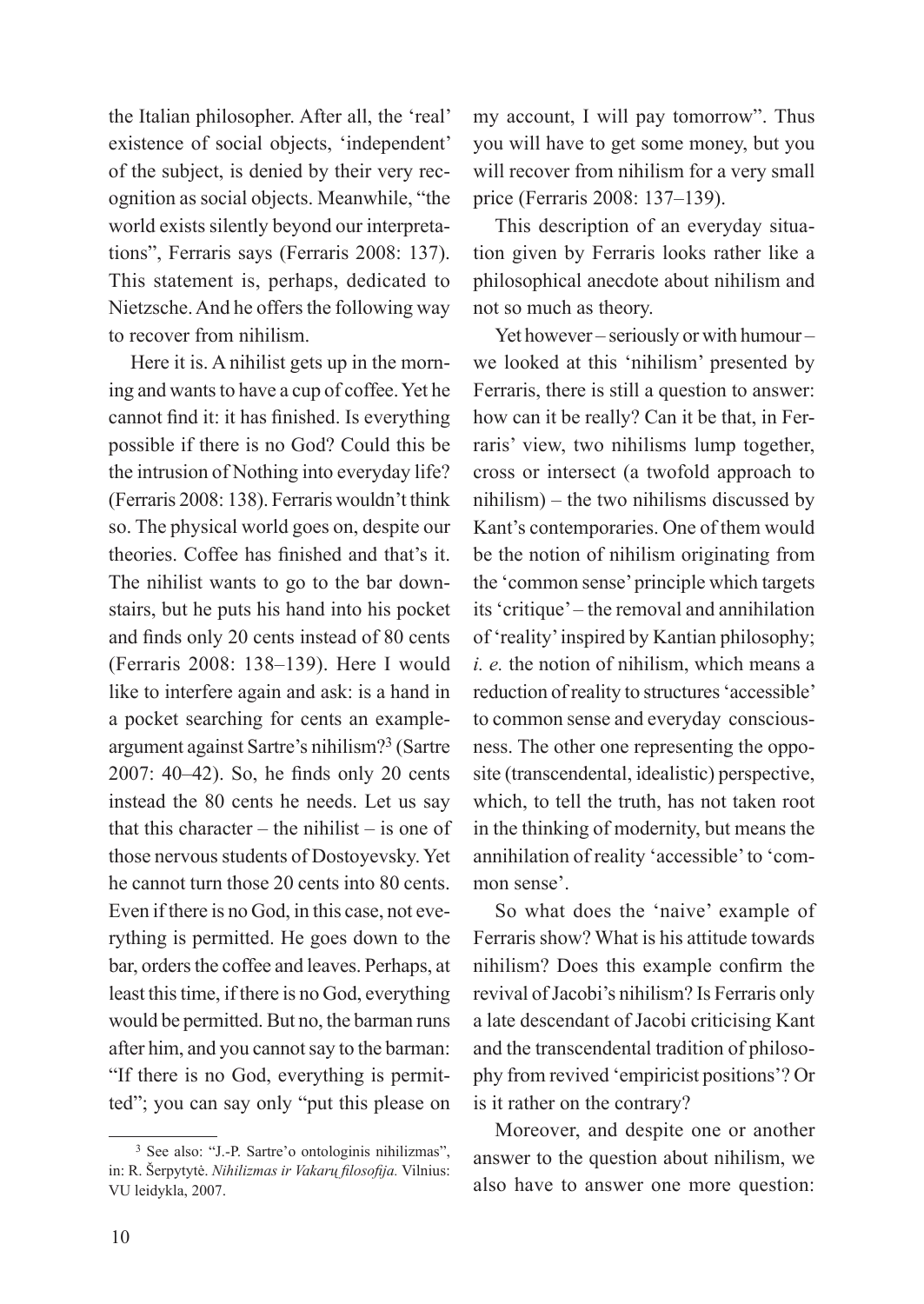what does the insight into the manipulative power of the subject of modernity really mean (which Ferraris mentions and which is discussed by the Western philosophical tradition relating nihilism to the thinking of modernity)?

First of all, I would like to observe that Ferraris' example is a good opportunity to see that the problem of nihilism is not, in fact, (only) the (ontological) problem of the nature of reality. This example of an 'everydayness nihilism', although indirectly (perhaps, against Ferraris' will), reveals the fact that nihilism is not a 'description' of reality, but is a 'diagnosis' of reality. If we looked back, then we could notice that also Jacobi and his contemporaries, when they named something as nihilism, they not just developed the theoretical argument over the different understanding of the (ontological) basis of reality, but declared/established a certain condition of reality, the nihilist condition.

The approach to the nihilist gesture as an announcement, a 'diagnosis', is usually linked to Nietzsche. We would have to admit though that such a 'structure' of the nihilist gesture becomes apparent already in the writings of Turgenev and Dostoyevsky, which acquire a special and particularly effective form of a literary *announcement*. A nihilist most often presents himself not only as an 'announcer', a 'diagnostician', but also as a 'prophet'. Yet he is often identified simply with theory, perhaps, due to the not always 'open', direct', character of the announcement, due to the tension between the 'announcement' and the 'theory' inherent in nihilism. It is obvious that both the nihilism criticised by Jacoby and the one announced by Sartre look more similar to 'conceptions' of reality than to 'diagnoses' or 'prophecies'.

All this 'medical' (according to Jünger) or prophetic phraseology finally reaches the end when, in his book, *How to Do Things with Words* (1962), Austin defines the concept of the *performative* (Austin 1975: 4–7). The theory of nihilism acquires a theoretical tool, a concept, which it has missed so much. The category of performative is gaining greater popularity not only among linguists and law theorists, but also, of course, among philosophers. Then the Nietzschean nihilism starts to be treated as a performative4.

As we know, the performative as defined by Austin is a linguistic statement that describes not a certain state of things, but a real fact produced directly and immediately. The paradox of the performative lies in the fact that the signification/meaning of a statement coincides with the reality it has produced, founded, by conveying that meaning to it. Thus, a performative utterance can be neither true nor false (Austin 1975: 39–52; 53–66). As we know, this thesis by Austin received many comments and interpretations. Some of them, like the thesis itself, are significant also to the explanations of the performative character of nihilism.

Benveniste separated performative utterances in the direct sense from other linguistic categories with which they could be confused (Benveniste 1966: 273). One of more important things to the theory of nihilism, however, would be a direct link,

<sup>4</sup> See the most important: Gianni Vattimo. *Il soggetto e la maschera. Nietzsche e il problema della liberazione*. Milano: Bompiani, (1974) 1999.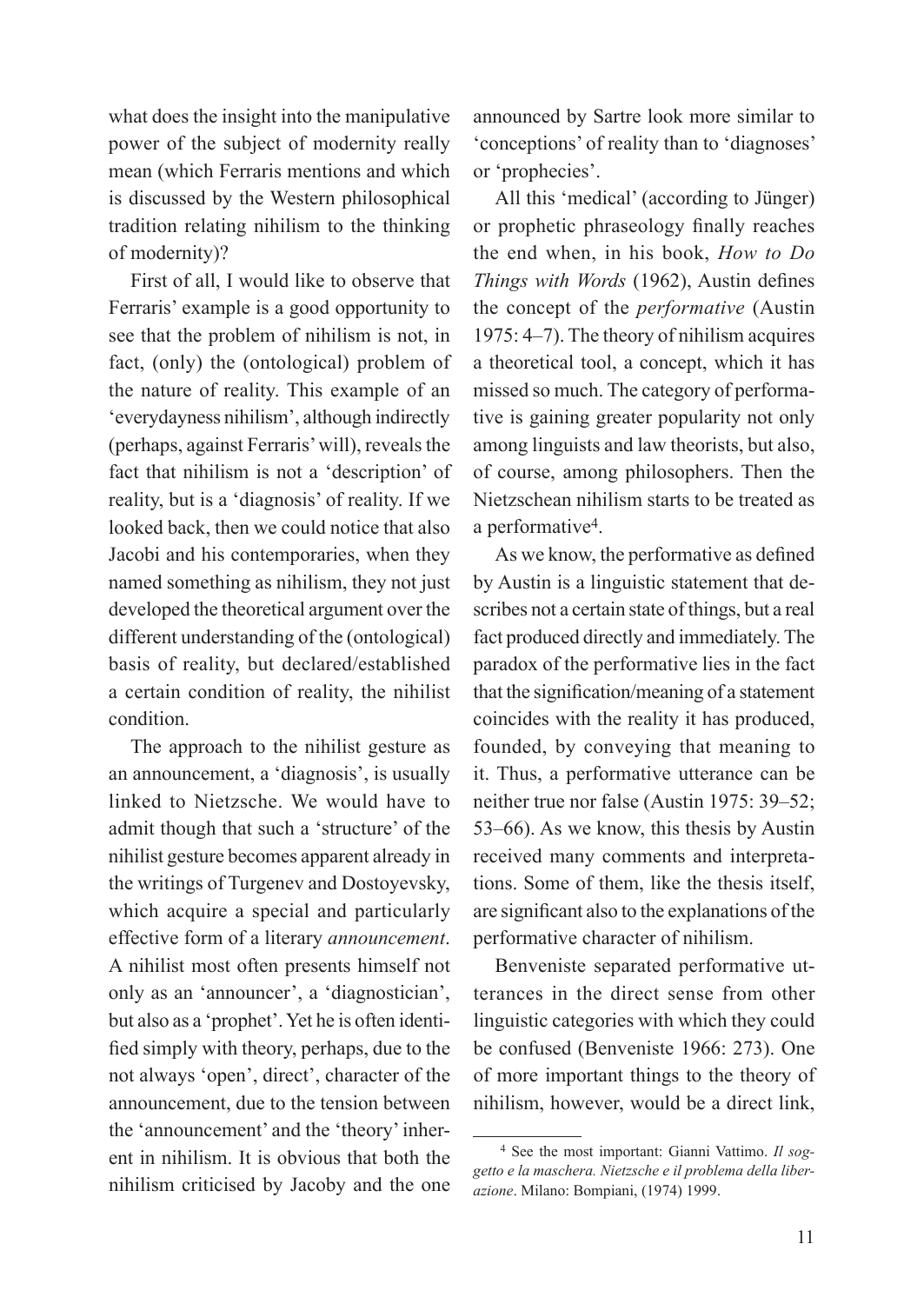noticed already by Benveniste and emphasised particularly by Giorgio Agamben, connecting the sphere of performativity to the domain of law (this is confirmed also by the etymology – the closeness of *ius* and *iurare*) (Agamben 2005: 123). Agamben thinks that law in general can be defined as the area in which all language strives to acquire the value of a performative. However, then we should ask: what use does this have to the theory of nihilism? Let us return to Agamben. It is he who notices (and he does it while discussing the link between performativity and law in Benveniste's wake) that "to create things with words  $\leq$ ... > is not such an innocent activity and law can be considered as such a relic in language <...> where words and facts, a linguistic expression and real efficiency used to coincide" (Agamben 2005: 123).

In other words, if nihilism is not a true or false description of reality or 'the condition of things', but a performative beyond the criterion of true/false, *i. e.* truth/error, can we choose to be nihilists or not? Has the thinking of modernity realised such a choice?

And if 'to do things with words' is not such an innocent activity, we can ask more specifically: is Turgenev responsible for the fire in St. Petersburg? Has Nietzsche killed God? And what about coffee? Does the empirical argument suggested in Ferraris' example cure us from nihilism – a nihilism that I have arbitrarily established as a condition in an attempt to disregard the reality of physical things, yet 'coffee', or rather its absence, has revealed the power of physical reality to me and at the same time the impotence of my 'nihilism', even its caricature aspect?

Meanwhile, Agamben asks how a performative realises its goal. This question contains what is important to us: how is the founding power of nihilism realised? How can the simplest statement reach a factual efficacy just by being pronounced? (Agamben 2005: 123). Linguists cannot answer this question. Agamben claims that it looks like they simply believe in the magic of language.

 Meanwhile, what remains beyond the domain of linguistic interests is important to the theory of nihilism. In this case it is important that any performative has a selfreferential character. "Yet self-reference cannot be exhausted just by the fact that, as Benveniste claims, a performative (utterance) considers itself as a referent because it points to reality that it constitutes", – Agamben says (Agamben 2005: 123). Agamben's insight explains a performative as self-referential; according to it, the self-referential character of a performative always constitutes itself by suspending the normal denotative character of language. A performative word is always construed/ stated in *dictum*, which as such has a purely constative structure without which it would remain empty and inefficient. In other words, no *I command*, neither a nihilist *I announce*, would have value or efficacy if there was no *dictum* that would fill them with contents. The constative character of *dictum* is both suspended and evoked when this *dictum* becomes the object of a performative syntagma. Thus, a performative replaces a normal denotative relationship between the word and the fact (thing) with a self-referential relationship (Agamben 2005: 123). This places significance not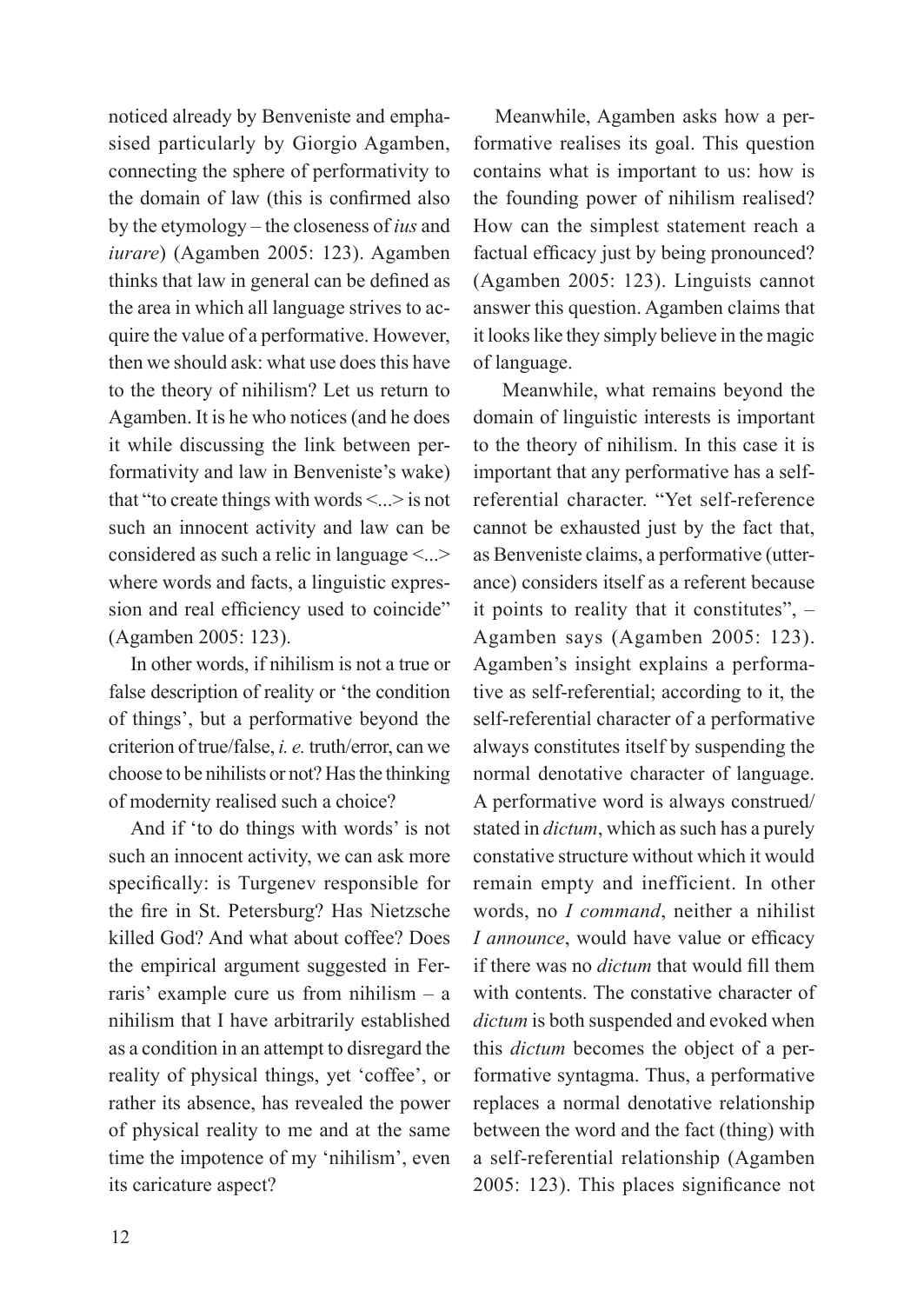on the truth relationship between words and things, but, in Agamben's words, "the very pure form of a relationship between language and the world, now becoming a producer of real links and effects." (Agamben 2005: 123–124). According to Agamben, the old *Law of the Twelve Tables* that expresses the performative power of law does not mean that what is said is true, but that the *dictum* is *factum* and that it binds the persons to whom it is announced by responsibility (Agamben 2005: 124; Watson 1998).

However strange it may be, but the performative character of nihilism, it seems, this most obvious characteristic of nihilism, is most often disregarded not only by the critics of nihilism and fighters against nihilism, but also by the theorists of nihilism themselves. Nihilism is often treated as a theory describing reality, which has to deny any theory alternative to it. 'Common sense' and realist attitudes can nihilistically fight against 'idealism', 'chimerism', etc., but also they can do the opposite. Yet we would have to say that nihilism has as much in common with 'common sense' as with, for example, transcendental idealism because the 'essence' of nihilism lies elsewhere: precisely in the coincidence of *dictum* and *factum*. It is interesting to note that in its

performativity nihilism is structurally closer to faith (the profession of faith) than to some theory of reality. Paul's *Letter to the Romans* as described by Agamben in *Performativum fidei* (Agamben 2005: 125–126) is, I think, analogous to the performative of nihilism.

Yet to conclude, let us return to Maurizio Ferraris' example. As we can see from it, Ferraris draws a line between the worlds of different objects: the world of physical, ideal and social objects<sup>5</sup>. If nihilism is possible, then only with regard to the latter (world). The argume.nt of coffee, it seems, is not valid here.

Now, we do not want to ask, however, whether the 'realist' theoretical conceptions of our reality or 'common sense' can be a sufficient barrier against us becoming nihilists. Now we want to ask: can a certain 'description' of reality, namely an 'empiricist', 'realist' description of reality, be a description marking the limit of performativity and, simultaneously, the potential of nihilism? Or otherwise: is it true that if there were no 'false' theories of reality, it would be impossible to announce nihilism?

<sup>5</sup> See Maurizio Ferraris. "Postfazione. Quisquilie e quiddità", in Maurizio Ferraris. *Il tunnel delle multe. Ontologia degli oggetti quotidiani,* p. 233–260. And also: Maurizio Ferraris. *Documentaltà. Perché è necessario lasciar trace.* Roma–Bari: Laterza, 2009.